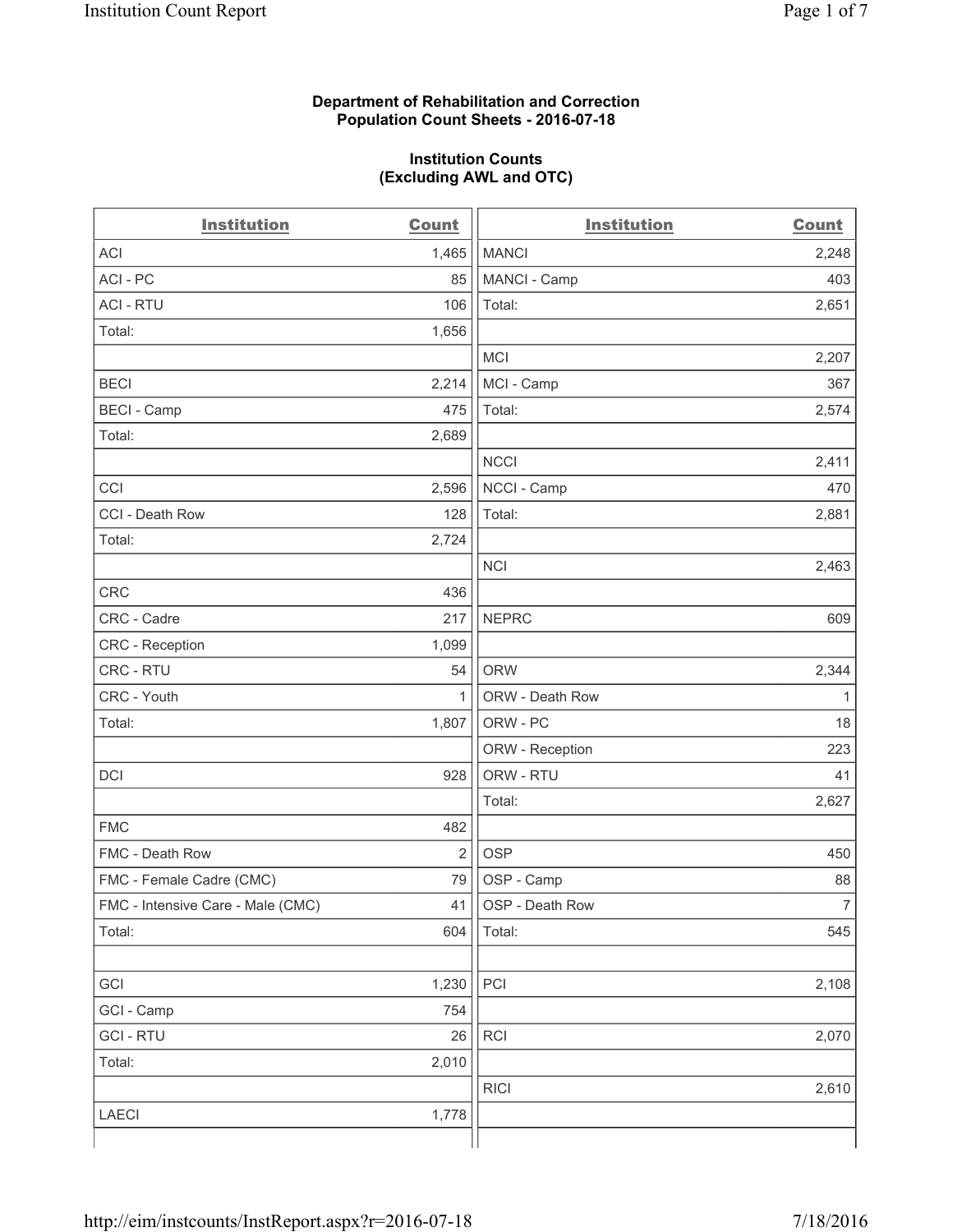|                          |       | SCI            |                          | 2,043  |
|--------------------------|-------|----------------|--------------------------|--------|
| LECI                     | 2,279 |                |                          |        |
| LECI - Camp              | 182   | SOCF           |                          | 1,180  |
| Total:                   | 2,461 | SOCF - RTU     |                          | 55     |
|                          |       | Total:         |                          | 1,235  |
| LOCI                     | 2,282 |                |                          |        |
|                          |       | <b>TCI</b>     |                          | 1,077  |
| LORCI                    | 264   | TCI - Camp     |                          | 414    |
| LORCI - Cadre            | 164   | Total:         |                          | 1,491  |
| <b>LORCI - Reception</b> | 1,262 |                |                          |        |
| Total:                   | 1,690 | <b>TOCI</b>    |                          | 1,093  |
|                          |       | TOCI - PC      |                          | 116    |
| <b>MACI</b>              | 646   | Total:         |                          | 1,209  |
| MACI - Minimum           | 1,258 |                |                          |        |
| Total:                   | 1,904 | <b>WCI</b>     |                          | 1,149  |
|                          |       | <b>WCI-RTU</b> |                          | 86     |
|                          |       | Total:         |                          | 1,235  |
|                          |       |                | <b>Total Population:</b> | 50,884 |

\* The Total Population includes 30 Offenders with Reason Codes 30 & 31. \*\* The Total Population includes 35 Offenders with Reason Code 0A.

# **(Include AWL and Exclude OTC)**  Security Level **Body** AWL (-OTC) Total Total Level 5  $\begin{array}{ccccccc} 105 & 4 & 4 & 4 & 105 \end{array}$ Total Level 4 1,879 1,879 1,877 1,877 21 19 1,879 1,879 Total Level 3 12,038 12,017 164 143 12,038 Total Level 2 16,978 206 160 16,924 Total Level 1 15,534 165 90 15,609 Total Death Row **137** 0 0 0 137 **Total Male 46,548 560 416 46,692**

# **Male Population by Security Level**

### **Female Population by Institution (Include AWL and Exclude OTC)**

| <b>Institution</b>       | <b>Body</b> | <b>AWL</b> | $(-OTC)$ | <b>Total</b> |
|--------------------------|-------------|------------|----------|--------------|
| <b>DCI</b>               | 928         |            | 3        | 928          |
| <b>FMC</b>               | 27          |            |          | 28           |
| FMC - Female Cadre (CMC) | 79          |            | ⌒        | 79           |
| <b>NEPRC</b>             | 609         | 19         | 12       | 616          |
| <b>ORW</b>               | 2,344       | 45         | 25       | 2,364        |
|                          |             |            |          |              |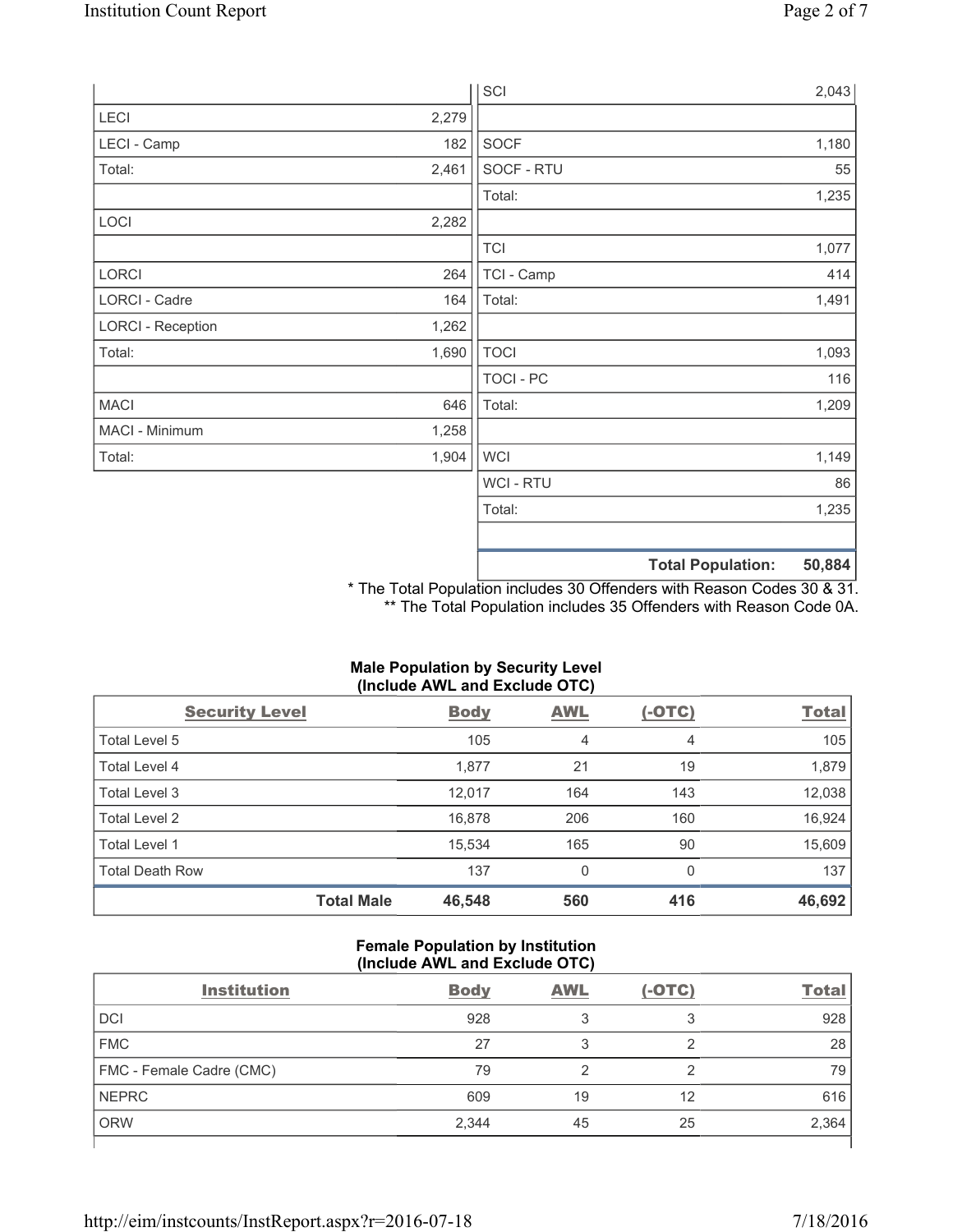| <b>ORW</b> - Death Row |                          |        | 0   |     |        |
|------------------------|--------------------------|--------|-----|-----|--------|
| ORW - PC               |                          | 18     | 0   |     | 18     |
| <b>ORW</b> - Reception |                          | 223    |     |     | 224    |
| <b>ORW - RTU</b>       |                          | 41     | 0   |     | 41     |
|                        | <b>Total Female</b>      | 4,270  | 73  | 44  | 4,299  |
|                        | <b>Total Population:</b> | 50,818 | 633 | 460 | 50,991 |
|                        |                          |        |     |     |        |

#### **Male Population by Institution: Security Level 5 (Include AWL and Exclude OTC)**

|            | <b>Institution</b>   | <b>Body</b> | <b>AWL</b> | $(-OTC)$ | <b>Total</b> |
|------------|----------------------|-------------|------------|----------|--------------|
| <b>OSP</b> |                      | 103         |            |          | 103          |
| SOCF - RTU |                      |             |            |          |              |
|            | <b>Total Level 5</b> | 105         |            |          | 105          |

## **Male Population by Institution: Security Level 4 (Include AWL and Exclude OTC)**

| <b>Institution</b>       |                      | <b>Body</b>    | <b>AWL</b>          | $(-OTC)$            | <b>Total</b>              |
|--------------------------|----------------------|----------------|---------------------|---------------------|---------------------------|
| CCI                      |                      | $\mathfrak{Z}$ | $\mathsf{O}\xspace$ | $\mathsf{O}\xspace$ | $\ensuremath{\mathsf{3}}$ |
| CRC                      |                      | 13             | $\mathbf 0$         | $\mathsf 0$         | 13                        |
| LECI                     |                      | $\overline{4}$ | $\mathsf 0$         | $\mathsf{O}\xspace$ | $\overline{4}$            |
| LOCI                     |                      | $\overline{2}$ | $\mathsf{O}\xspace$ | $\mathsf 0$         | $\sqrt{2}$                |
| LORCI                    |                      | $\,6\,$        | $\mathbf 1$         | 1                   | $\,6\,$                   |
| LORCI - Cadre            |                      | 1              | $\mathbf 0$         | $\mathbf 0$         | 1                         |
| <b>LORCI - Reception</b> |                      | 5              | $\mathbf 0$         | $\mathsf 0$         | $\sqrt{5}$                |
| <b>MANCI</b>             |                      | 12             | $\mathsf{O}\xspace$ | $\mathsf 0$         | 12                        |
| <b>NCCI</b>              |                      | 1              | $\mathsf 0$         | $\mathsf 0$         | $\mathbf{1}$              |
| NCI                      |                      | $\mathfrak{S}$ | $\mathbf 0$         | $\mathbf 0$         | $\mathfrak{Z}$            |
| <b>OSP</b>               |                      | 341            | $\mathbf 5$         | $\,$ 5 $\,$         | 341                       |
| <b>RCI</b>               |                      | 21             | $\mathsf{O}\xspace$ | $\mathsf{O}\xspace$ | 21                        |
| SCI                      |                      | $\overline{4}$ | $\mathsf{O}\xspace$ | $\mathsf{O}\xspace$ | $\overline{4}$            |
| <b>SOCF</b>              |                      | 1,173          | 11                  | $10$                | 1,174                     |
| SOCF - RTU               |                      | 50             | $\mathbf 0$         | $\mathbf 0$         | 50                        |
| <b>TOCI</b>              |                      | 200            | $\overline{4}$      | 3                   | 201                       |
| <b>TOCI - PC</b>         |                      | 19             | $\mathsf 0$         | $\mathsf{O}\xspace$ | 19                        |
| WCI                      |                      | 18             | $\mathbf 0$         | $\mathsf{O}\xspace$ | 18                        |
| WCI - RTU                |                      | 1              | $\mathbf 0$         | 0                   | $\mathbf{1}$              |
|                          | <b>Total Level 4</b> | 1,877          | 21                  | 19                  | 1,879                     |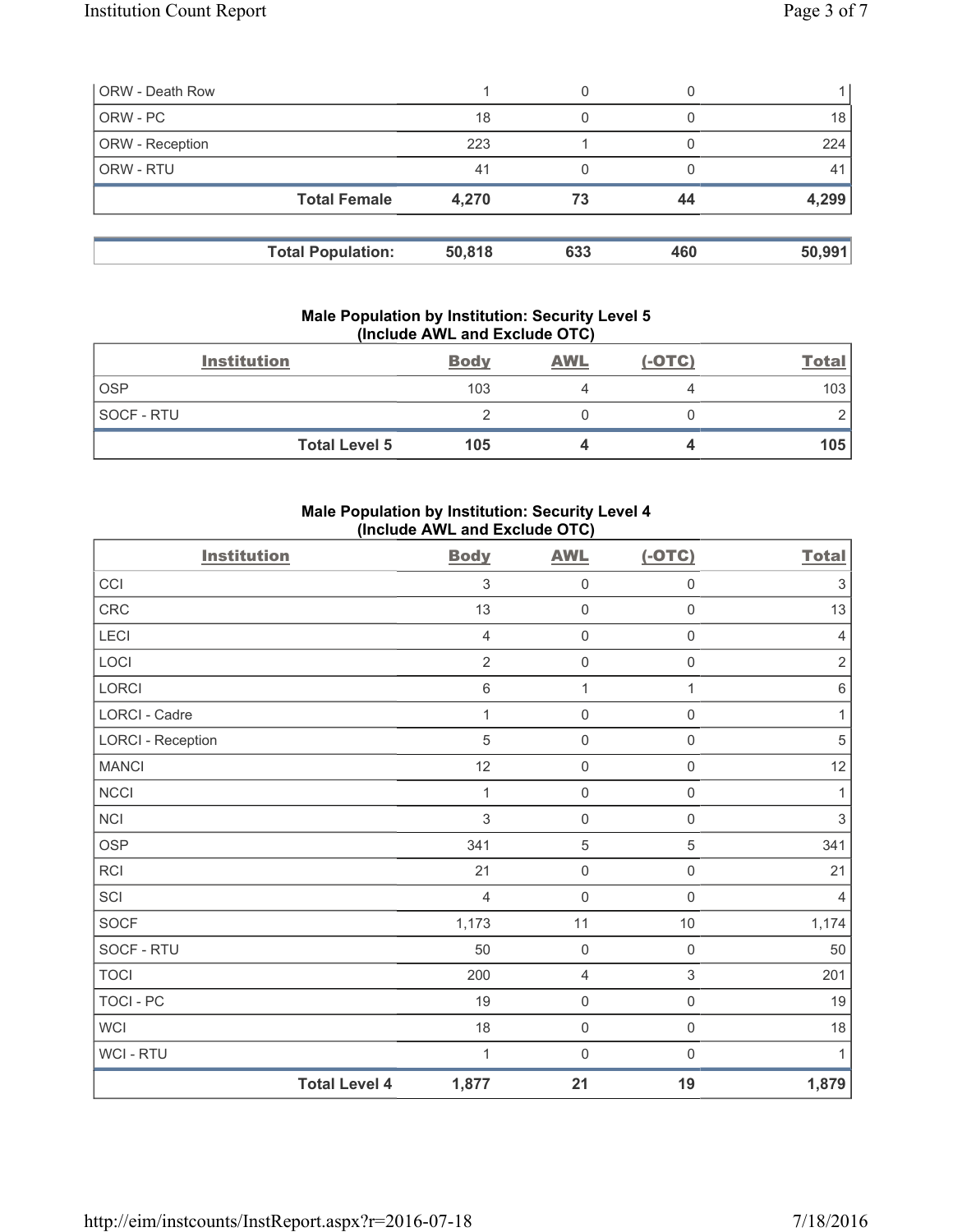| <b>Institution</b>                | $($ molution $\overline{C}$ and $\overline{C}$ actual $\overline{C}$ is $\overline{C}$<br><b>Body</b> | <b>AWL</b>                | $(-OTC)$            | <b>Total</b>   |
|-----------------------------------|-------------------------------------------------------------------------------------------------------|---------------------------|---------------------|----------------|
| ACI                               | 27                                                                                                    | $\mathsf 0$               | $\mathsf 0$         | 27             |
| <b>BECI</b>                       | $\overline{4}$                                                                                        | $\mathsf{O}\xspace$       | $\mathsf 0$         | 4              |
| CCI - Death Row                   | $\mathbf{1}$                                                                                          | $\mathsf{O}\xspace$       | $\mathsf 0$         | 1              |
| CRC                               | 104                                                                                                   | $\overline{7}$            | $\overline{7}$      | 104            |
| CRC - Cadre                       | 203                                                                                                   | $\mathbf 0$               | $\mathsf 0$         | 203            |
| CRC - Reception                   | 812                                                                                                   | 19                        | 15                  | 816            |
| CRC - RTU                         | 45                                                                                                    | $\mathsf{O}\xspace$       | $\mathsf 0$         | 45             |
| <b>FMC</b>                        | 5                                                                                                     | $\mathsf{O}\xspace$       | $\mathsf 0$         | $\sqrt{5}$     |
| FMC - Intensive Care - Male (CMC) | $\sqrt{2}$                                                                                            | $\mathsf{O}\xspace$       | $\mathsf 0$         | $\sqrt{2}$     |
| GCI                               | $\mathbf{1}$                                                                                          | $\mathsf{O}\xspace$       | $\mathsf 0$         | 1              |
| LAECI                             | $\,$ 3 $\,$                                                                                           | $\mathsf{O}\xspace$       | $\mathsf 0$         | $\,$ 3 $\,$    |
| LECI                              | 2,187                                                                                                 | 14                        | 13                  | 2,188          |
| LOCI                              | $\mathbf{1}$                                                                                          | $\mathbf 0$               | $\mathbf 0$         | 1              |
| LORCI                             | 81                                                                                                    | 34                        | 31                  | 84             |
| <b>LORCI - Cadre</b>              | 117                                                                                                   | $\mathsf{O}\xspace$       | $\mathbf 0$         | 117            |
| <b>LORCI - Reception</b>          | 817                                                                                                   | $\mathsf{O}\xspace$       | $\mathsf 0$         | 817            |
| <b>MACI</b>                       | 556                                                                                                   | $\ensuremath{\mathsf{3}}$ | $\sqrt{3}$          | 556            |
| <b>MANCI</b>                      | 2,183                                                                                                 | 31                        | 29                  | 2,185          |
| MCI                               | 5                                                                                                     | $\mathsf{O}\xspace$       | $\mathsf{O}\xspace$ | $\sqrt{5}$     |
| <b>NCCI</b>                       | 15                                                                                                    | $\mathbf{1}$              | $\mathbf{1}$        | 15             |
| <b>NCI</b>                        | $\overline{2}$                                                                                        | $\mathsf{O}\xspace$       | $\mathsf 0$         | $\overline{2}$ |
| PCI                               | 37                                                                                                    | $\mathbf 1$               | $\mathbf 0$         | 38             |
| <b>RCI</b>                        | 1,802                                                                                                 | 23                        | 19                  | 1,806          |
| <b>RICI</b>                       | $\mathbf{1}$                                                                                          | $\mathsf{O}\xspace$       | $\mathsf{O}\xspace$ | $\mathbf{1}$   |
| SCI                               | $\overline{4}$                                                                                        | $\mathsf{O}\xspace$       | $\mathbf 0$         | 4              |
| <b>SOCF</b>                       | $\,6$                                                                                                 | $\mathsf{O}\xspace$       | $\mathsf 0$         | $\,6\,$        |
| SOCF - RTU                        | $\mathsf 3$                                                                                           | $\mathsf{O}\xspace$       | $\mathsf 0$         | $\,$ 3 $\,$    |
| <b>TCI</b>                        | 1,006                                                                                                 | $10$                      | $\overline{7}$      | 1,009          |
| TCI - Camp                        | $\mathbf{1}$                                                                                          | $\mathsf{O}\xspace$       | $\mathsf 0$         | $\mathbf{1}$   |
| <b>TOCI</b>                       | 749                                                                                                   | $\,8\,$                   | $\,6\,$             | 751            |
| <b>TOCI - PC</b>                  | 94                                                                                                    | $\mathsf 0$               | $\mathsf 0$         | 94             |
| <b>WCI</b>                        | 1,064                                                                                                 | 13                        | 12                  | 1,065          |
| <b>WCI - RTU</b>                  | 79                                                                                                    | $\mathsf{0}$              | $\mathsf{O}\xspace$ | 79             |
| <b>Total Level 3</b>              | 12,017                                                                                                | 164                       | 143                 | 12,038         |

### **Male Population by Institution: Security Level 3 (Include AWL and Exclude OTC)**

#### **Male Population by Institution: Security Level 2 (Include AWL and Exclude OTC)**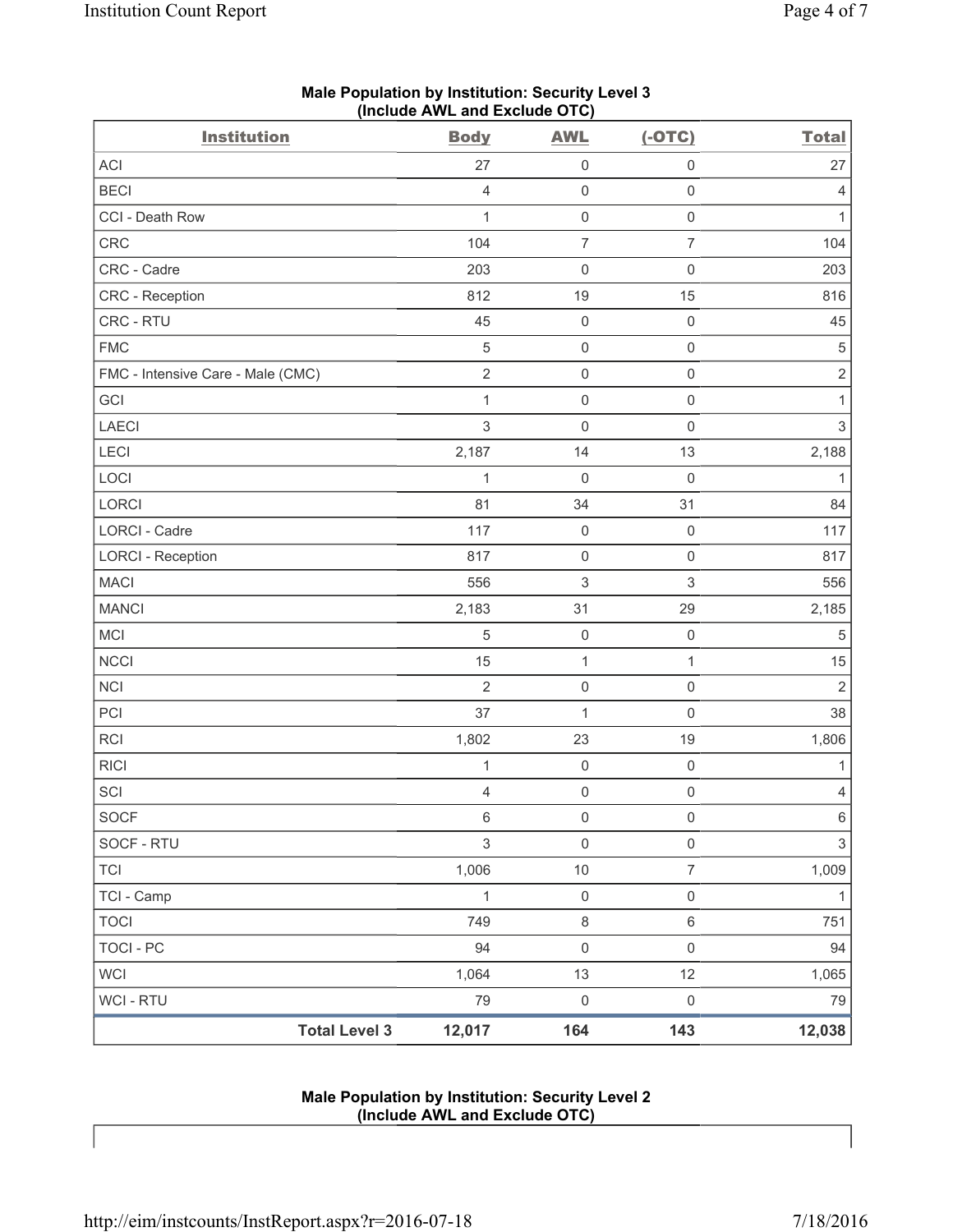| <b>Institution</b>                | <b>Body</b>    | <b>AWL</b>                | $(-OTC)$            | <b>Total</b>   |
|-----------------------------------|----------------|---------------------------|---------------------|----------------|
| ACI                               | 744            | 3                         | 3                   | 744            |
| ACI-PC                            | 84             | $\mathbf 0$               | $\mathsf 0$         | 84             |
| <b>ACI - RTU</b>                  | 74             | 0                         | $\mathsf 0$         | 74             |
| <b>BECI</b>                       | 1,435          | 24                        | 22                  | 1,437          |
| <b>BECI - Camp</b>                | 1              | $\mathbf 0$               | $\mathsf{O}\xspace$ | 1              |
| CCI                               | 1,818          | 14                        | $\,8\,$             | 1,824          |
| <b>CRC</b>                        | 187            | $\ensuremath{\mathsf{3}}$ | $\overline{2}$      | 188            |
| CRC - Cadre                       | 14             | $\mathsf{O}\xspace$       | $\mathsf 0$         | 14             |
| CRC - Reception                   | 212            | 8                         | $\overline{7}$      | 213            |
| CRC - RTU                         | $\overline{7}$ | $\mathsf{O}\xspace$       | $\mathsf 0$         | $\overline{7}$ |
| CRC - Youth                       | $\mathbf{1}$   | $\mathsf{O}\xspace$       | $\mathsf 0$         | 1              |
| <b>FMC</b>                        | 10             | $\mathsf{O}\xspace$       | $\mathsf{O}\xspace$ | 10             |
| FMC - Intensive Care - Male (CMC) | 17             | $\mathsf{O}\xspace$       | $\mathsf 0$         | 17             |
| GCI                               | 730            | $\overline{7}$            | $\overline{4}$      | 733            |
| <b>GCI-RTU</b>                    | 20             | $\mathsf{O}\xspace$       | $\mathsf{O}\xspace$ | 20             |
| <b>LAECI</b>                      | 1,110          | 14                        | 12                  | 1,112          |
| LECI                              | 81             | $\mathbf{1}$              | $\mathbf 0$         | 82             |
| LOCI                              | 1,289          | 16                        | 14                  | 1,291          |
| LORCI                             | 127            | 26                        | 22                  | 131            |
| LORCI - Cadre                     | 42             | $\mathsf{O}\xspace$       | $\mathsf{O}\xspace$ | 42             |
| <b>LORCI - Reception</b>          | 325            | $\sqrt{2}$                | $\sqrt{2}$          | 325            |
| <b>MACI</b>                       | 90             | $\sqrt{2}$                | $\sqrt{2}$          | 90             |
| <b>MANCI</b>                      | 26             | $\mathbf{1}$              | $\mathbf{1}$        | 26             |
| <b>MCI</b>                        | 1,656          | 22                        | 15                  | 1,663          |
| MCI - Camp                        | 1              | $\boldsymbol{0}$          | $\mathsf 0$         | 1              |
| NCCI                              | 1,574          | $10$                      | $\boldsymbol{9}$    | 1,575          |
| NCCI - Camp                       | 24             | $\mathsf 0$               | $\mathbf 0$         | 24             |
| <b>NCI</b>                        | 1,638          | 14                        | 11                  | 1,641          |
| PCI                               | 705            | $\,8\,$                   | $\,$ 5 $\,$         | 708            |
| RCI                               | 246            | $\mathsf{O}\xspace$       | $\mathsf 0$         | 246            |
| <b>RICI</b>                       | 1,573          | 23                        | 15                  | 1,581          |
| SCI                               | 893            | $\overline{7}$            | 5                   | 895            |
| <b>TCI</b>                        | 32             | $\mathbf 1$               | $\mathbf{1}$        | 32             |
| <b>TOCI</b>                       | 18             | $\mathsf{O}\xspace$       | $\mathsf 0$         | $18$           |
| <b>TOCI - PC</b>                  | $\mathfrak{S}$ | $\mathsf 0$               | $\mathsf 0$         | $\sqrt{3}$     |
| <b>WCI</b>                        | 66             | $\mathsf{O}\xspace$       | $\mathsf{O}\xspace$ | 66             |
| <b>WCI - RTU</b>                  | $\sqrt{5}$     | $\mathsf{O}\xspace$       | $\mathsf 0$         | $\,$ 5 $\,$    |
| <b>Total Level 2</b>              | 16,878         | 206                       | 160                 | 16,924         |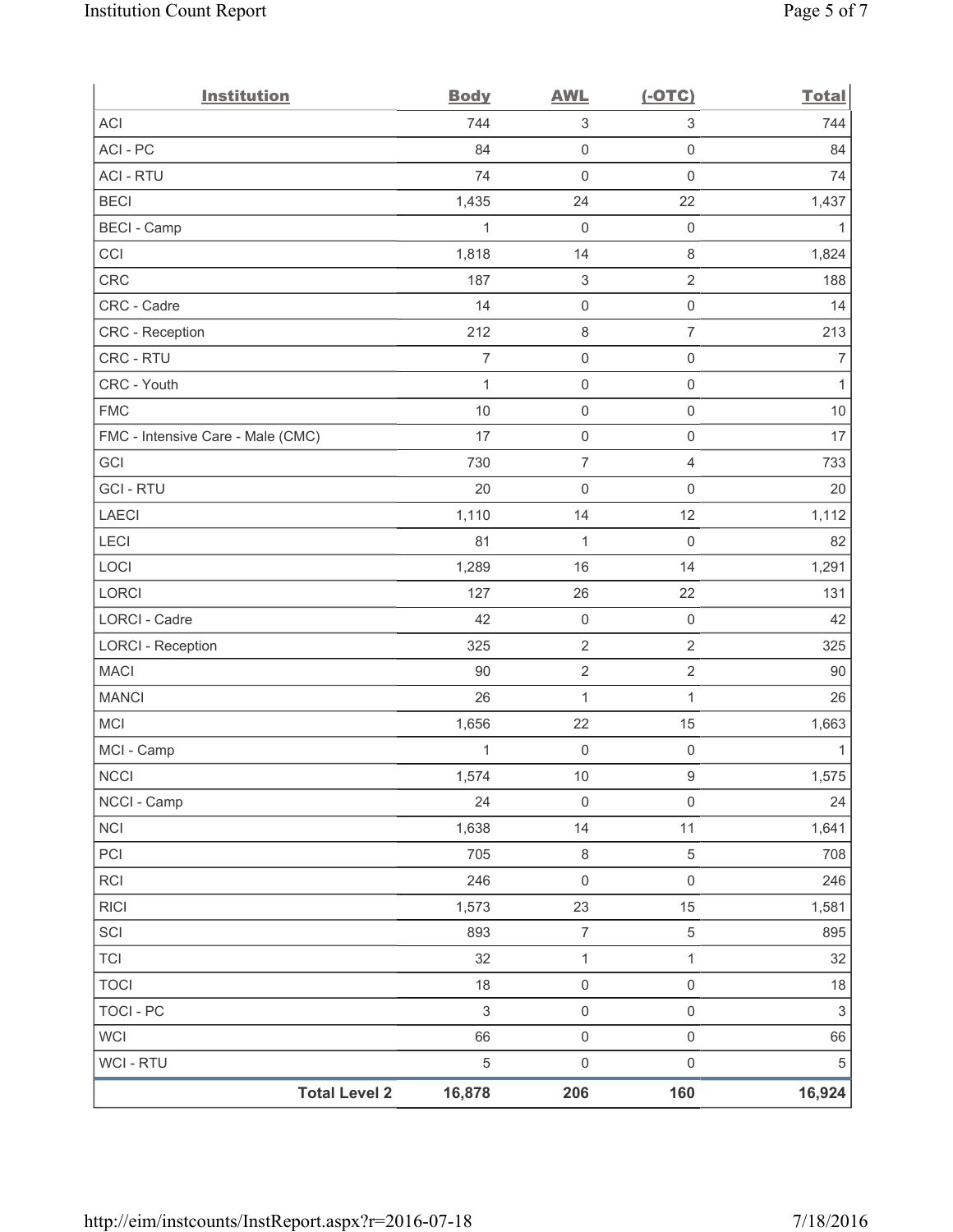| <b>Institution</b>                | <b>Body</b>    | <b>AWL</b>                | $(-OTC)$            | <b>Total</b>   |
|-----------------------------------|----------------|---------------------------|---------------------|----------------|
| <b>ACI</b>                        | 694            | $\ensuremath{\mathsf{3}}$ | 2                   | 695            |
| ACI - PC                          | $\mathbf{1}$   | 0                         | $\mathsf 0$         | 1              |
| <b>ACI - RTU</b>                  | 32             | $\mathsf 0$               | $\mathsf 0$         | 32             |
| <b>BECI</b>                       | 775            | 16                        | $\overline{7}$      | 784            |
| <b>BECI</b> - Camp                | 474            | $\mathbf{1}$              | $\mathbf{1}$        | 474            |
| CCI                               | 775            | $\overline{7}$            | $\overline{4}$      | 778            |
| <b>CRC</b>                        | 72             | $\mathbf{1}$              | $\mathbf{1}$        | 72             |
| <b>CRC</b> - Reception            | 71             | $\mathbf{1}$              | $\mathbf{1}$        | 71             |
| CRC - RTU                         | $\overline{2}$ | 0                         | $\mathsf 0$         | $\overline{2}$ |
| <b>FMC</b>                        | 439            | 5                         | $\mathsf 3$         | 441            |
| FMC - Intensive Care - Male (CMC) | 22             | 0                         | $\mathsf 0$         | 22             |
| GCI                               | 499            | 12                        | $\overline{7}$      | 504            |
| GCI - Camp                        | 754            | $\mathbf{1}$              | $\mathbf{1}$        | 754            |
| <b>GCI-RTU</b>                    | 6              | $\mathsf 0$               | $\mathsf 0$         | 6              |
| LAECI                             | 665            | 6                         | $\mathsf 3$         | 668            |
| LECI                              | $\overline{7}$ | $\mathsf{O}\xspace$       | $\mathsf 0$         | $\overline{7}$ |
| LECI - Camp                       | 182            | $\mathsf 0$               | $\mathsf{O}\xspace$ | 182            |
| LOCI                              | 990            | $\boldsymbol{9}$          | $\overline{4}$      | 995            |
| LORCI                             | 50             | 5                         | $\,$ 5 $\,$         | 50             |
| <b>LORCI - Cadre</b>              | $\overline{4}$ | $\mathsf 0$               | $\mathsf 0$         | 4              |
| <b>LORCI - Reception</b>          | 115            | 0                         | $\mathsf{O}\xspace$ | 115            |
| MACI - Minimum                    | 1,258          | 7                         | $\overline{4}$      | 1,261          |
| <b>MANCI</b>                      | 27             | 3                         | $\mathbf{1}$        | 29             |
| MANCI - Camp                      | 403            | 4                         | $\overline{4}$      | 403            |
| <b>MCI</b>                        | 546            | 10                        | $\overline{4}$      | 552            |
| MCI - Camp                        | 366            | $\sqrt{2}$                | $\mathbf{1}$        | 367            |
| <b>NCCI</b>                       | 821            | 15                        | $\boldsymbol{9}$    | 827            |
| NCCI - Camp                       | 446            | $\mathsf{O}\xspace$       | $\mathsf{O}\xspace$ | 446            |
| <b>NCI</b>                        | 820            | $\overline{7}$            | $\sqrt{5}$          | 822            |
| <b>OSP</b>                        | $\,6\,$        | $\overline{2}$            | $\overline{2}$      | $\,6\,$        |
| OSP - Camp                        | 88             | $\mathbf{1}$              | $\mathbf{1}$        | 88             |
| PCI                               | 1,366          | 17                        | $\overline{7}$      | 1,376          |
| RCI                               | $\mathbf{1}$   | $\mathsf 0$               | $\mathsf 0$         | 1              |
| <b>RICI</b>                       | 1,036          | 11                        | $\overline{4}$      | 1,043          |
| SCI                               | 1,142          | $10$                      | $\sqrt{2}$          | 1,150          |
| <b>TCI</b>                        | 39             | $\boldsymbol{9}$          | $\overline{7}$      | 41             |
| TCI - Camp                        | 413            | $\mathsf{O}\xspace$       | $\mathsf 0$         | 413            |

#### **Male Population by Institution: Security Level 1 (Include AWL and Exclude OTC)**